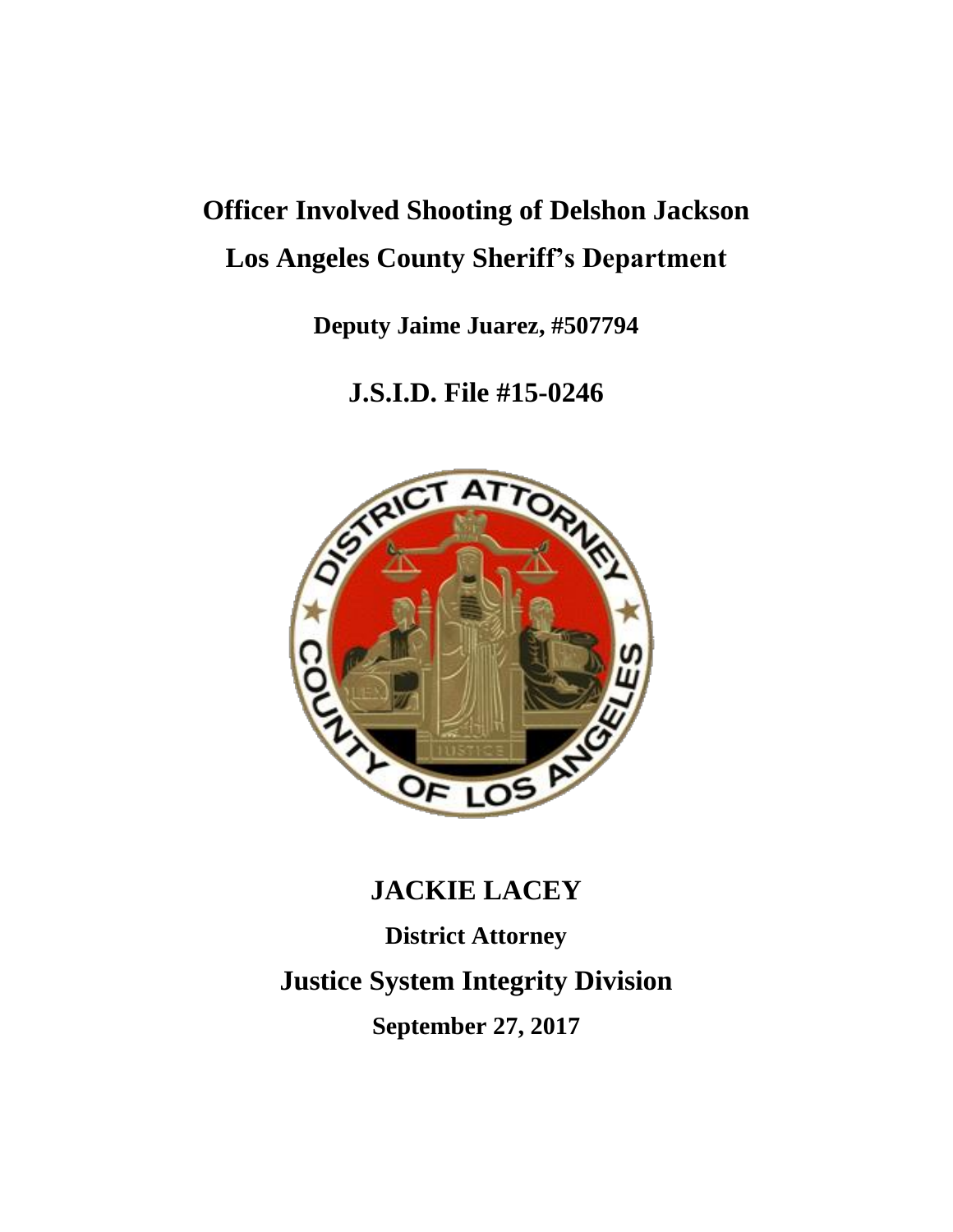## **MEMORANDUM**

| TO:             | <b>CAPTAIN CHRISTOPHER BERGNER</b>                  |
|-----------------|-----------------------------------------------------|
|                 | Los Angeles County Sheriff's Department             |
|                 | Homicide Bureau                                     |
|                 | One Cupania Circle                                  |
|                 | Monterey Park, California 91755                     |
| FROM:           | <b>JUSTICE SYSTEM INTEGRITY DIVISION</b>            |
|                 | Los Angeles County District Attorney's Office       |
| <b>SUBJECT:</b> | <b>Officer Involved Shooting of Delshon Jackson</b> |
|                 | J.S.I.D. File #15-0246                              |
|                 | L.A.S.D. File #015-05947-2824-051                   |
| DATE:           | September 27, 2017                                  |

The Justice System Integrity Division (JSID) of the Los Angeles County District Attorney's Office has completed its review of the May 13, 2015, non-fatal shooting of Delshon Jackson by Los Angeles County Sheriff's Department (LASD) Deputy Jaime Juarez. We have determined that Deputy Juarez acted in lawful self-defense and the defense of another when he fired his duty weapon.

The District Attorney's Command Center was notified of this shooting on May 13, 2015, at approximately 6:13 p.m. The District Attorney Response Team responded to the location of the shooting where they received a briefing and walk-through of the scene.

The following analysis is based on reports, recorded interviews, surveillance videos, and photographs submitted to this office by the LASD Homicide Bureau. No compelled statements were considered for purposes of this analysis.

## **FACTUAL ANALYSIS**

On Wednesday, May 13, 2015, at 5:41 p.m., Deputy Jaime Juarez and his partner, Deputy David Aviles, were in their marked LASD patrol car driving eastbound on Compton Boulevard approaching a red light at the intersection of Long Beach Boulevard in the City of Compton. Both deputies were wearing full LASD uniforms. Juarez was driving and Aviles was riding in the right front passenger's seat. Both deputies had worked this area for several years and knew it to be a high-crime area with gang violence.

The deputies were waiting for the traffic signal to change when they heard gunshots.<sup>1</sup> The source of the gunshots was very close in proximity and was coming from Long Beach Boulevard, north of Compton Boulevard. Aviles used his police radio to inform other Compton

<sup>&</sup>lt;sup>1</sup> Juarez told Sheriff investigators he heard approximately five gunshots coming from north of his location.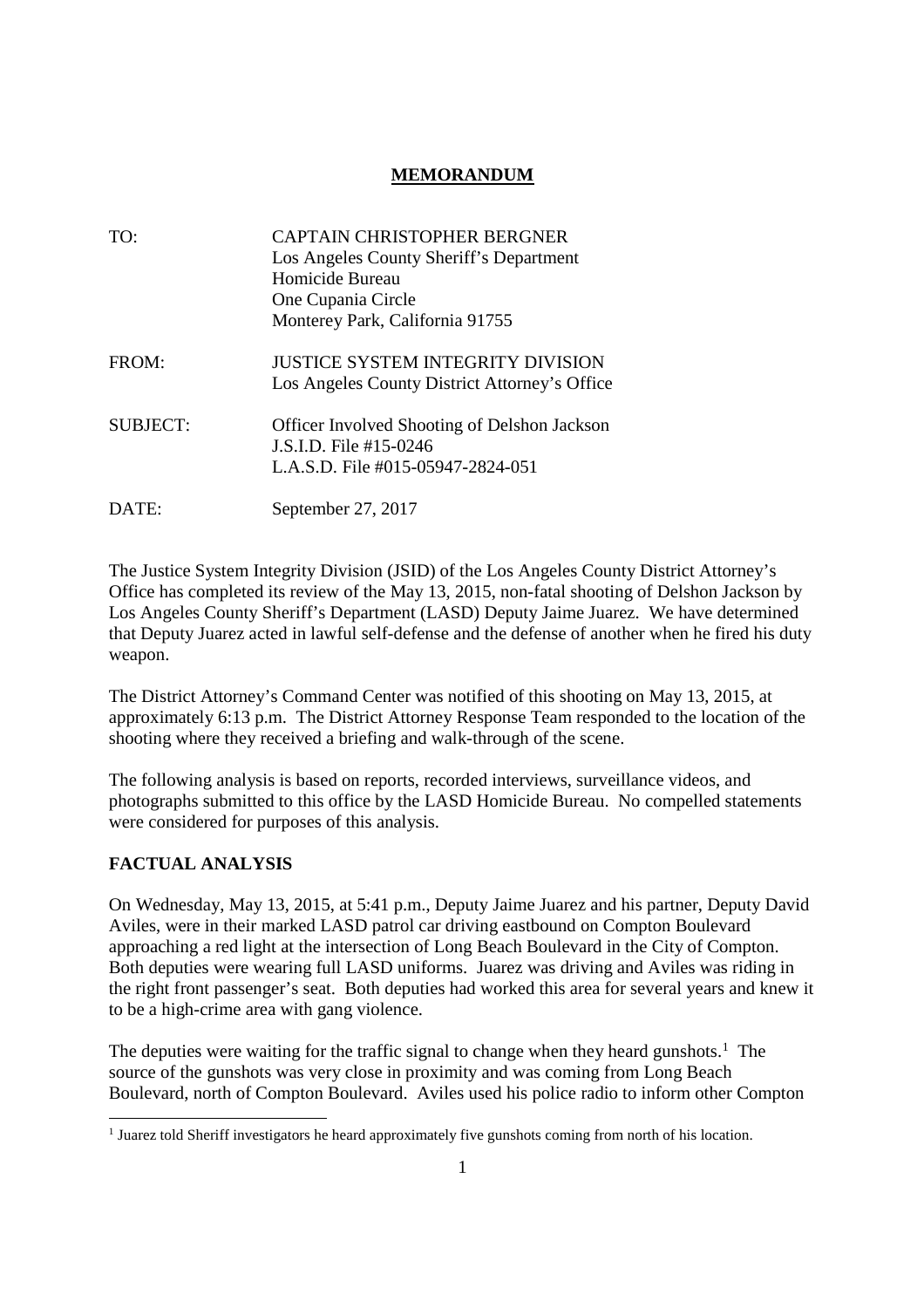deputies that he had heard gunshots. Juarez drove slowly through the intersection of Long Beach and Compton Boulevards as both deputies looked for the source of the gunshots. As they entered the intersection, Juarez stopped his car pointing northbound, in the southbound lanes of travel of Long Beach Boulevard. Juarez observed Delshon Jackson running southbound, on the west sidewalk, in his direction with a large handgun in his right hand. Juarez yelled to Aviles that Jackson had a gun. Aviles also saw Jackson running in their direction holding a gun in his hand.

Juarez exited the driver's side door of the patrol car, and almost immediately he saw Jackson look in his direction and begin to raise his gun. Fearing that Jackson was going to shoot him or his partner, Juarez fired his service weapon at Jackson. Jackson dropped the handgun and fell to the ground.<sup>2</sup> Juarez did not remember whether he gave Jackson any commands prior to shooting because the incident happened quickly. Juarez believed he fired three times; however, an inspection of his 9mm service weapon and casings from the scene indicated that he fired four times.



Juarez's patrol car facing northbound on Long Beach Boulevard at the intersection of Compton Boulevard.

<sup>&</sup>lt;sup>2</sup> Aviles said he was trying to remove his seatbelt and exit the car when he heard gunshots coming from the driver's side of the patrol car. When he got out and pointed his gun at Jackson, he saw Jackson on the ground with a gun next to his body.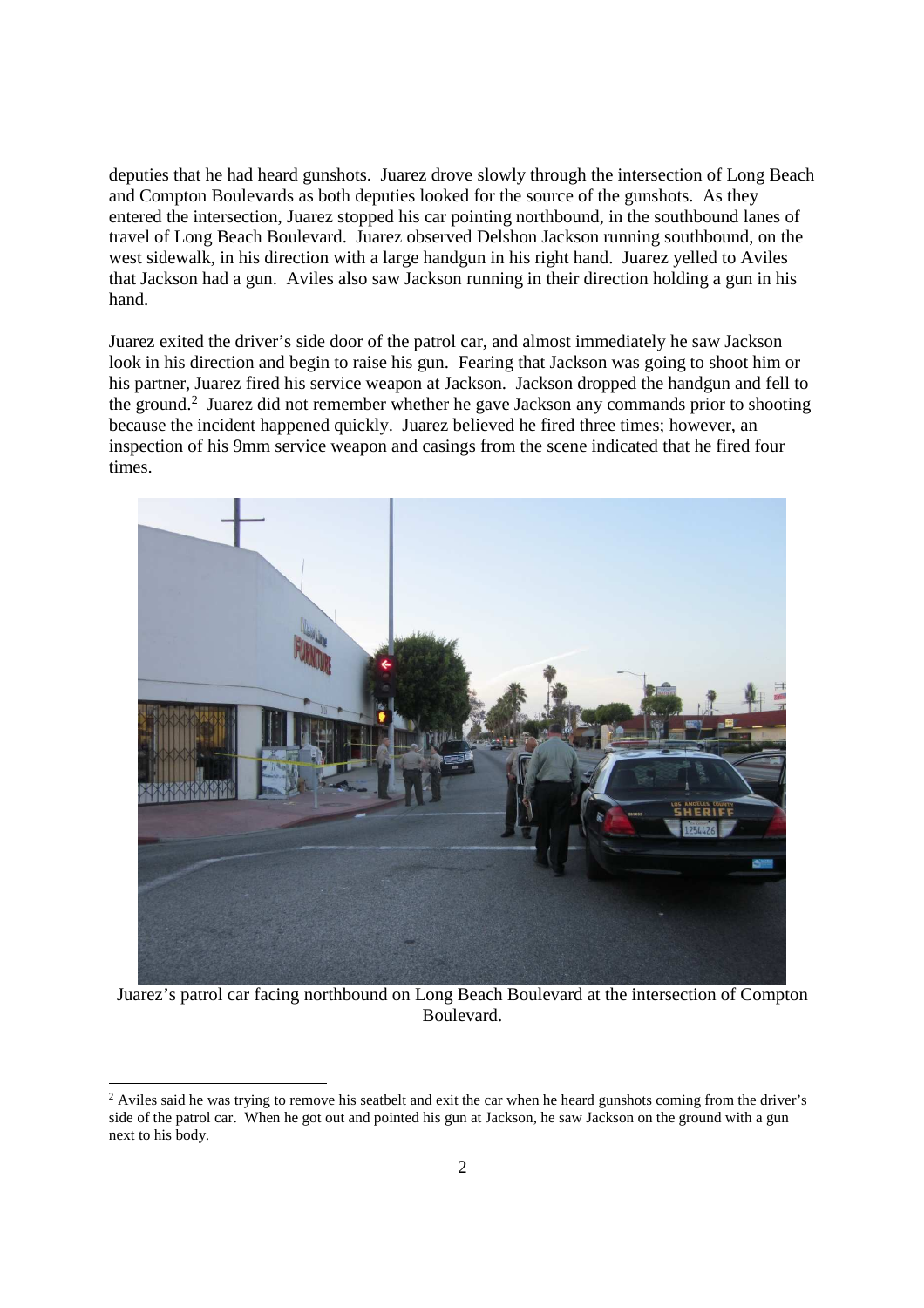

Juarez's patrol car, pointing northbound in the southbound lanes of traffic.



The west sidewalk of Long Beach Boulevard and Juarez's patrol car in the intersection.

As Juarez and Aviles approached Jackson to handcuff him, Jackson stated, "I dropped it already. I dropped it already." Deputies saw a .22 caliber semiautomatic pistol near Jackson's body, and Aviles kicked it away from Jackson as Juarez handcuffed him. Jackson's gun was loaded with a bullet in the chamber and six live rounds in the magazine.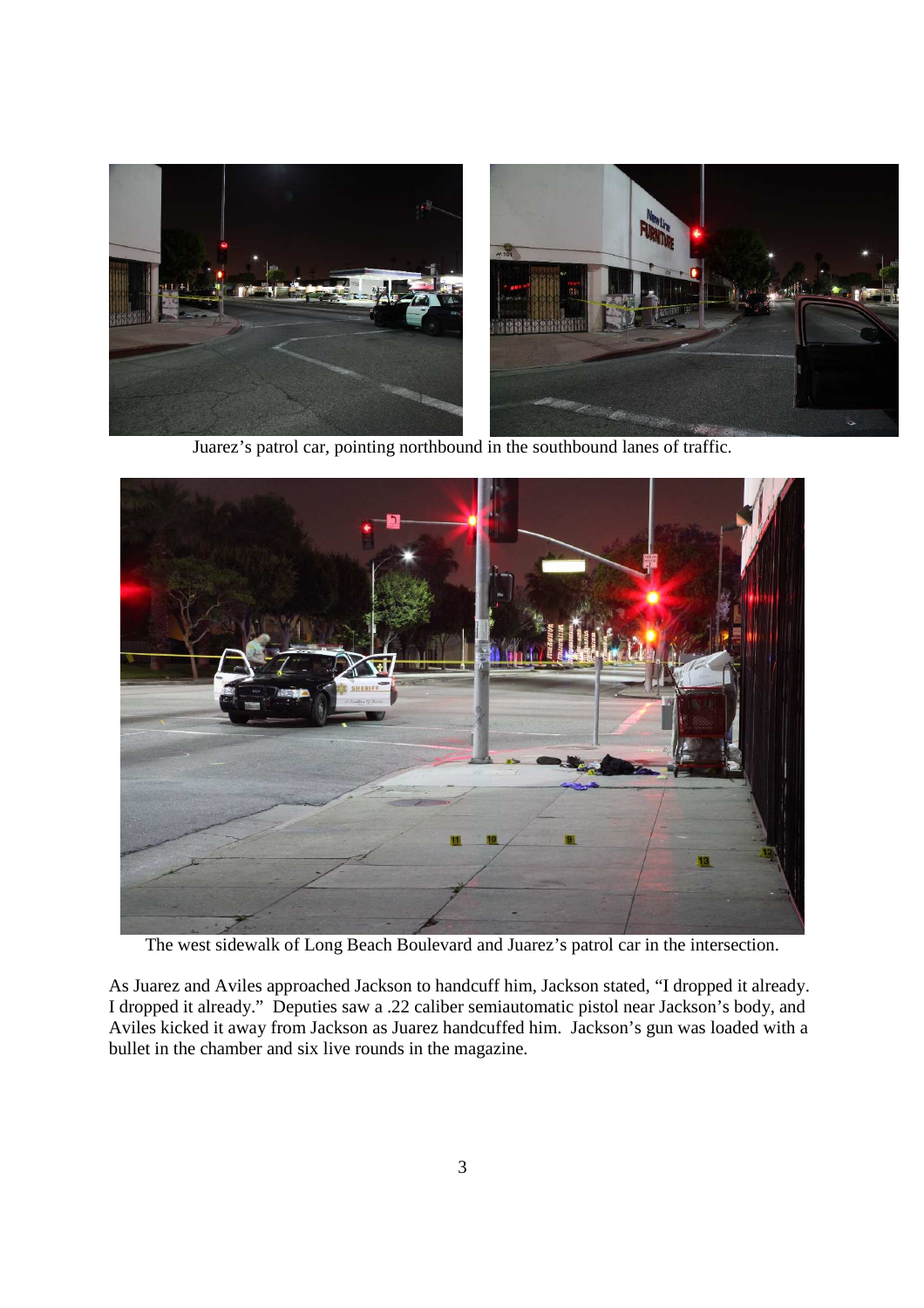

Firearm recovered at the scene.

Immediately after the deputy involved shooting, several people approached the deputies and were yelling at Jackson, "Fuck you crab!<sup>3</sup> That's what you get! Get the fuck out of our neighborhood!" Aviles recognized some of those people as Piru gang members. The deputies observed that Jackson had been shot in the leg, requested paramedics and applied a tourniquet to his leg to stop the bleeding. Jackson was transported to the hospital, treated for a non-lifethreatening gunshot wound to his left thigh and cleared for booking.

#### **Statement of Israel H.**

4

Israel H. was interviewed by investigators from LASD Homicide Bureau on the evening of the shooting. He said he was standing in front of the church located at 123 North Long Beach Boulevard on the west side of Long Beach Boulevard when he heard two men cursing and arguing with each other near the park, just north of his location.<sup>4</sup> He directed his attention to what he heard and he saw a pedestrian, later determined to be Jackson, walking southbound on Long Beach Boulevard on the same side of the street as the church. He also saw a car travelling southbound on Long Beach Boulevard with a man seated in the backseat. The car slowed and the man in the backseat leaned out and pointed a gun in the direction of Jackson. Believing a shooting was about to take place, Israel entered the church and heard three gunshots. Seconds later, he heard several more gunshots coming from the corner of Long Beach Boulevard and Compton Boulevard. When he went back outside the church he saw a deputy standing over Jackson. Israel did not see Jackson with a gun in his hand when Jackson walked past the church.

<sup>&</sup>lt;sup>3</sup> The word "crab" is a derogatory name used to describe a rival Crip gang member. This neighborhood is controlled by Pirus, a criminal street gang, whose rivals include Crips.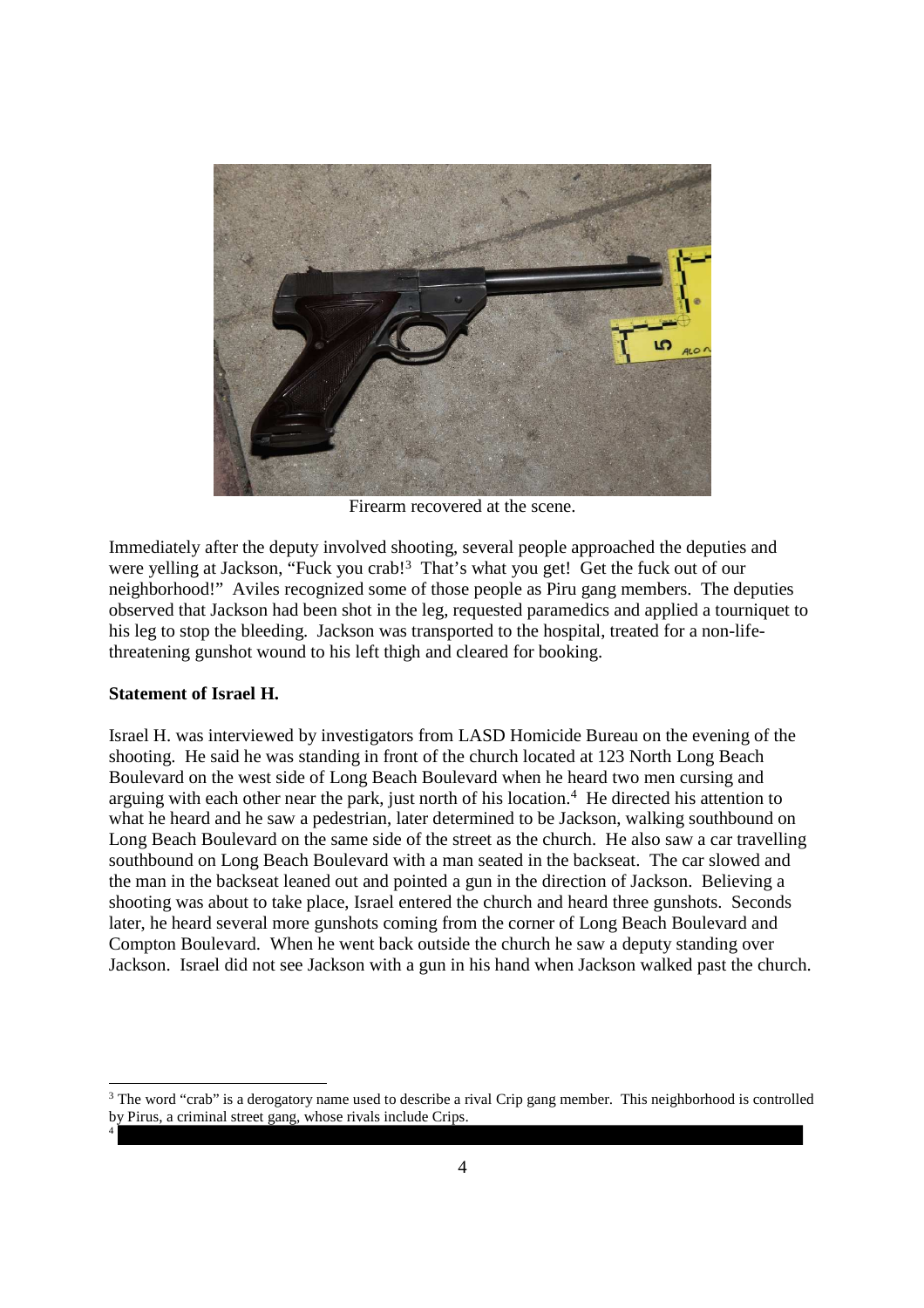#### **Statement of Edgar C.**

Edgar C. was interviewed by investigators from LASD Homicide Bureau on May 13, 2015, at the gasoline and tire service station located at 106 North Long Beach Boulevard. The station is directly across the street from where the deputy involved shooting occurred. Edgar said he was standing near the station's gas pumps when his attention was drawn to a group of 15 to 20 people who had congregated near a park across the street on the west sidewalk of Long Beach Boulevard.

Edgar said that he heard people from the group screaming and they began to scatter and run. At the same time, he saw Jackson standing on the west sidewalk in front of a building just south of the park. Jackson was holding a gun with two hands extended out in front of him. Jackson fired two shots toward the group of people. Jackson then ran southbound, turned and fired two more shots in the direction of the same fleeing group. Jackson again ran southbound at "full speed" toward the corner with a gun in his right hand. He then saw Jackson try to stop abruptly and fall to the ground with the handgun in his right hand. Simultaneously, he saw two uniformed deputies standing outside a patrol vehicle, shooting at Jackson. Edgar believed both deputies fired a total of three to four shots at Jackson.



Gas station where Edgar was standing.<sup>5</sup>

<sup>&</sup>lt;sup>5</sup> This photograph was not taken on the date of the deputy involved shooting.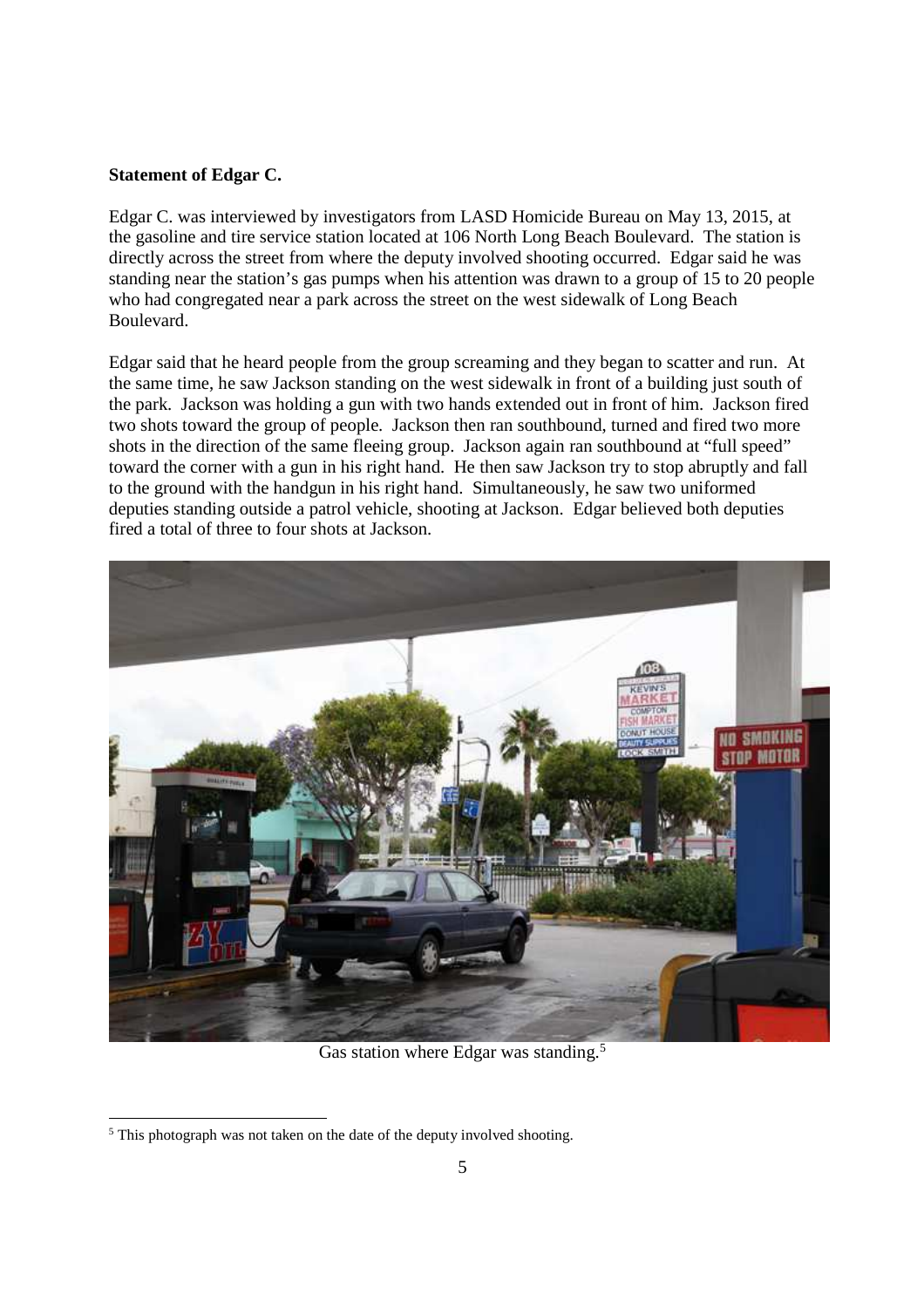#### **Other Evidence**

A forensic examination was conducted of Jackson's .22 caliber pistol, its magazine, and the seven cartridges contained therein. The pistol was test fired and determined to be functional.

Approximately 100 feet north of where Jackson was shot by Juarez and south of the church, four expended .22 caliber casings were recovered in the street and west gutter of Long Beach Boulevard. The locations of the casings are consistent with Edgar's observations that Jackson was moving south on Long Beach Boulevard heading toward Compton Boulevard. Forensic examination of those four expended cartridge casings confirmed that they were fired from Jackson's .22 caliber pistol.

### **LEGAL ANALYSIS**

California law permits the use of deadly force in self-defense or in the defense of another if the person claiming the right of self-defense actually and reasonably believed that he was in imminent danger of great bodily injury or death. People v. Randle (2005) 35 Cal.4th 987, 994; People v. Mercer (1962) 210 Cal.App.2d 153, 161.

In protecting himself or another, a person may use that amount of force which he believes reasonably necessary and which would appear to a reasonable person, in the same or similar circumstances, to be necessary to prevent imminent injury. CALCRIM No. 505.

In California, the evaluation of the reasonableness of a police officer's use of deadly force employs a reasonable person acting as a police officer standard. People v. Mehserle (2012) 206 Cal.App.4th 1125, 1146 (holding that California law "follows the objective 'reasonable person' standard—the trier of fact is required to evaluate the conduct of a reasonable person in the defendant's position [citations omitted] . . . the jury should consider all relevant circumstances surrounding the defendant's conduct. This enables the jury to evaluate the conduct of a reasonable person functioning as a police officer in a stressful situation—but this is not the same as following a special 'reasonable police officer' standard.")

"The 'reasonableness' of a particular use of force must be judged from the perspective of a reasonable officer on the scene, rather than the 20/20 vision of hindsight…The calculus of reasonableness must embody allowance for the fact that police officers are often forced to make split-second judgments—in circumstances that are tense, uncertain, and rapidly evolving—about the amount of force that is necessary in a particular situation." Graham v. Connor (1989) 490 U.S. 386, 396-397.

Where the peril is swift and imminent and the necessity for action immediate, the law does not weigh in too nice scales the conduct of the assailed and say he shall not be justified in killing because he might have resorted to other means to secure his safety. People v. Collins (1961) 189 Cal.App.2d 575.